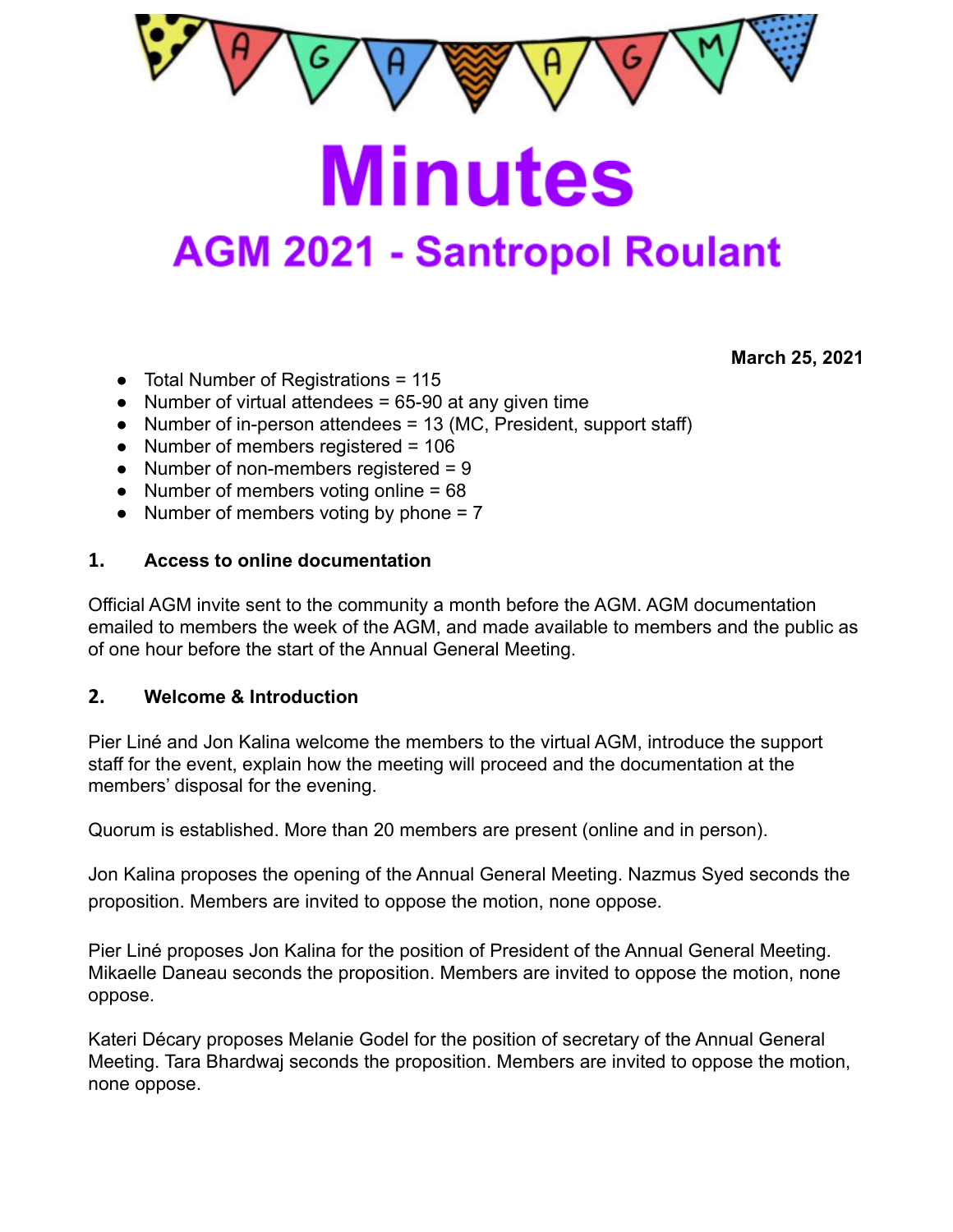Virginie Grenier-Deschênes proposes the adoption of the agenda of the Annual General Meeting. Julie St. Onge seconds the proposition. Members are invited to oppose the motion, none oppose.

Marie-Anne Viau proposes the approval of the minutes of the 2020 Annual General Meeting. Brooke van Mossel-Forrester seconds the proposition. Members are invited to oppose the motion, none oppose.

Land acknowledgment by Pier Liné.

## **3. 2020 Activities presentation**

Members are encouraged to view the Annual Report on activities online.

Aidan Vorolieff and Charles-Auguste Beauvais present the 2020 highlights with the following format:

- Resilience,
- Caring,
- $\bullet$  Scaling Up,
- Social Change,
- Safer Spaces.

## **4. Board presentation**

Alice Feuillet, Claire Aubert, and Jenny Loughran present the board roles and responsibilities, board composition, board committees, general competencies sought by the board, and board projects including:

- 2020: New Salary Policy, Implementation of the 2020-2023 strategic plan, and work towards a better equipped board (reflection & consultation, board work plan, best practices guide),
- 2021-22: revisions of the general regulations, continued implementation of the 2020-23 strategic plan, and anti-racist work.

## **5. Q&A Period**

Jon Kalina and Pier Liné respond to questions from the members, with help from board member Caitlin Jenkins.

## **6. Word From the Candidates**

Jon Kalina excuses himself from co-hosting the meeting from this point onward as a board candidate up for election.

Five candidates up for election for four open board positions present themselves to the members in the following order: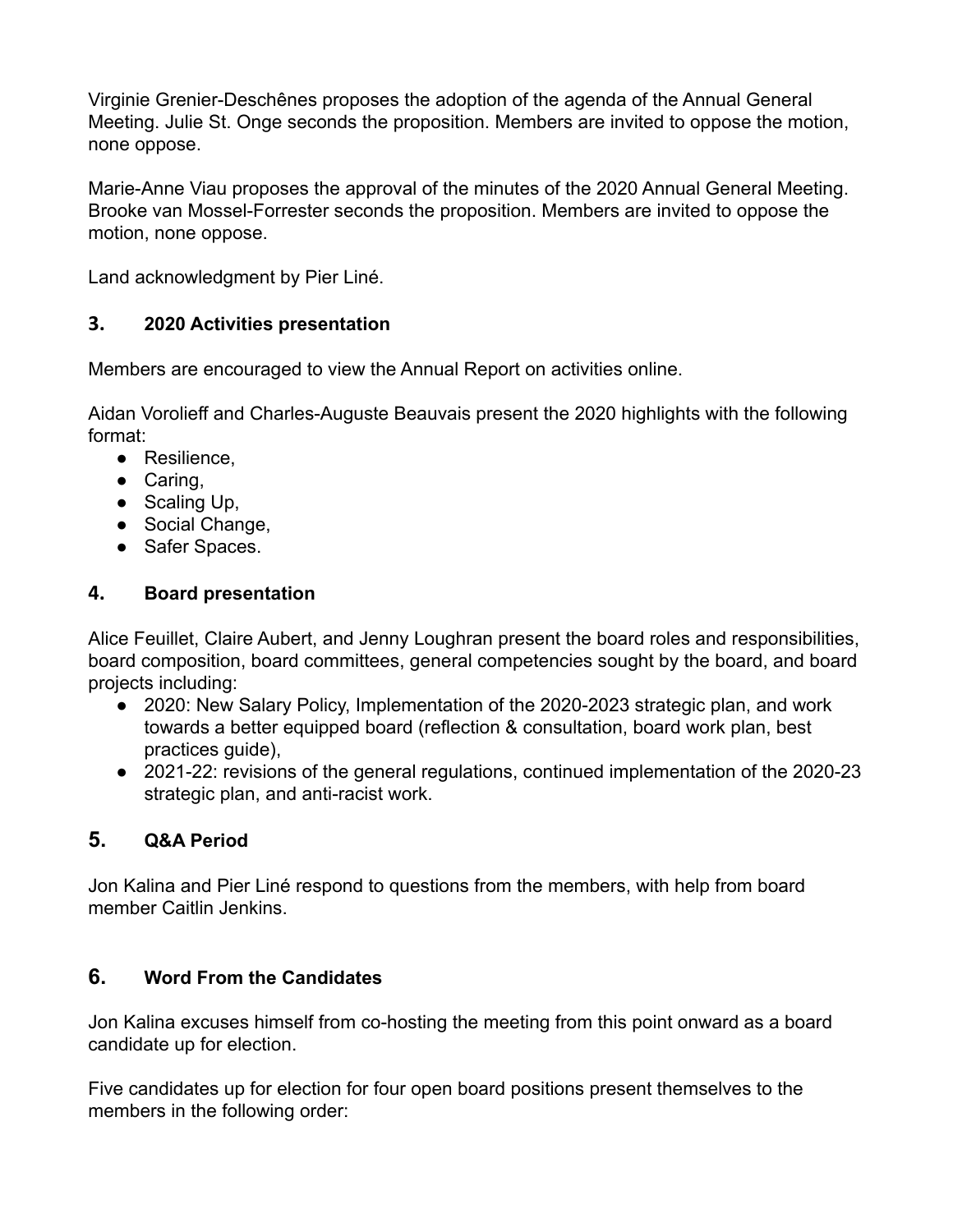- Athanasios Mihou
- Jon Kalina
- Lorenzo Daieff
- Serge Lebeau
- Tara Bhardwaj

They respond to the following questions:

- 1. What makes a strong Santropol Roulant board?
- 2. Describe the experience or skill set you bring to the board.

# **7. Q&A Period**

Pier Liné dispatches questions from the members to board candidates.

# **8. Voting Period**

Pier Liné announces the voting period, explains how members can vote online or over the phone. He reminds members which information is at their disposal to help them cast their vote, and explains that the vote closes after 15 minutes.

Pier Liné announces the closing of the voting period.

### **9. Word from Jean-Marc**

Member Jean-Marc Bougie requested ahead of the AGM to present a proposition to the Roulant community. He presents his proposition to the members on the topic of diversity and active inclusivity of seniors in the face of perceived systemic exclusion in Human Resources at the Roulant.

Pier Liné encourages members to send questions, direct responses to the presentation, and ideas using the chat function or by direct email.

## **10. Finances & Governance Presentation**

Members are encouraged to view the approved financial statements online.

Andrianiaina Rajaobelina presents the statements from 2020.

## **11. Q&A Period**

Pier Liné answers questions from the members around the financial statements and dispatches questions to board member Jenny Loughran and staff member Jamiey Kelly.

## **12. Board Vote Results & Adjournment of Annual General Meeting**